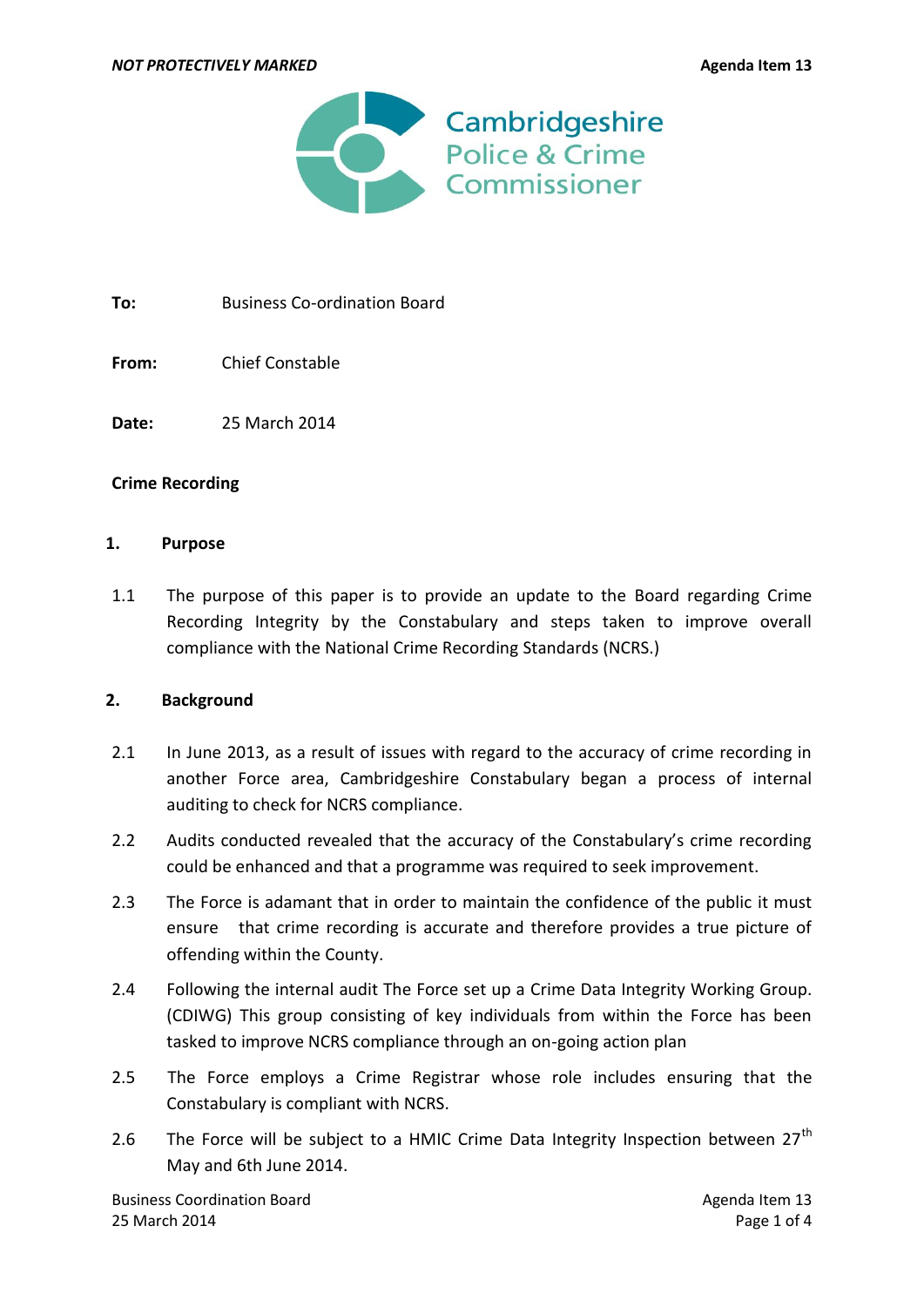## **3. Crime Data Integrity Working Group**

- 3.1 The CDIWG meets monthly and its members are made up of representatives from Local Policing, the Force Control Room, the Police Service Centre, the Incident Management Unit, Crime Managers, Corporate Performance, Public Protection Department and the Information Standards Department
- 3.2 The CDIWG has published an action plan which drives delivery. The action plan is split into four key sections.
	- Leadership and governance
	- Systems and processes
	- People and skills
	- Communication
- 3.3 Audits have identified that officers are generally making good crime recording decisions; however, some recurring errors are being made. These include:
	- Lack of understanding around the complex NCRS
	- Slippage in the requirement to raise a crime within 72 hours of report.
- 3.4 In the year to September 2013 Cambridgeshire Constabulary recorded a reduction in crime of 11.2% mirroring the British Crime Survey whose results showed a 10% national decrease in crime based on the same period.

## **4. Actions**

- 4.1 In order to improve compliance the group has been responsible for a number of remedies. These include:
	- Supporting direct crime inputting of crime reports by officers via their electronic devices.
	- Tightening up the finalisation of incidents procedures to ensure that the incident is linked to a valid crime report before closure.
	- Training and briefing to officers and managers through numerous forums.
	- Identifying locals SPOCS in teams and districts, making them responsible for communicating key messages.
	- Monitoring progress through specific audits carried out by the Information Standards Team and the Incident Management Unit.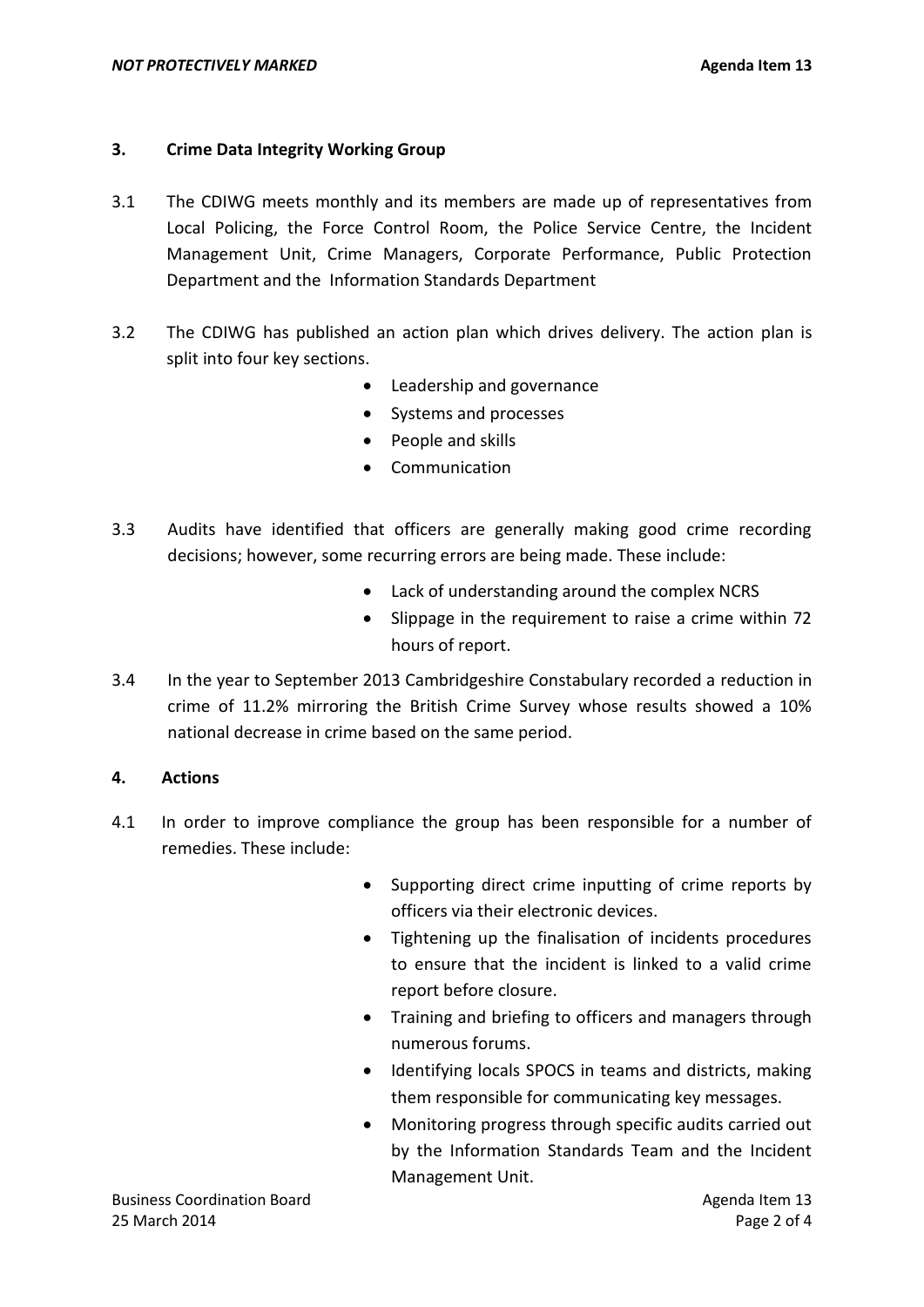- 4.2 From  $1<sup>st</sup>$  April 2014 the Force will be adopting the new Home Office changes to the crime detection framework. Historically Forces simply report crime outcomes as either detected or undetected. The new procedure requires the police to break results down further into 18 sub categories thus providing far more detail around how a crime was detected or why it wasn't.
- 4.3 The new categories include:
	- Charged/Summonsed
	- $\bullet$  Caution youths
	- Caution adults
	- Taken into consideration
	- The Offender has died (all offences)
	- Penalty Notices for Disorder
	- Cannabis Warning
	- Community Resolution
	- Prosecution not in the public interest (CPS) (all offences)
	- Prosecution time limit expired: Suspect identified but prosecution time limit has expired.
	- Investigation Complete: No suspect identified.
	- Formal action against the offender is not in the public interest (Police.)
	- Prosecution prevented  $-$  Named suspect identified but is below the age of criminal responsibility
	- Prosecution prevented Named suspect identified but is too ill (physical or mental health) to prosecute.
	- Prosecution prevented Named suspect identified but victim or key witness is dead or too ill to give evidence
	- Evidential Difficulties Victim Based Named suspect not identified: The crime is confirmed but the victim either declines/ or is unable to support further police investigation to identify the offender.
	- Named Suspect identified: victim supports police action but evidential difficulties prevent further action.
	- Named Suspect identified: evidential difficulties prevent further action; victim does not support (or has withdrawn support from) police action.
- 4.4 The Force is currently ensuring that its IT systems are adequately updated to cater for the new procedure.
- 4.5 Cambridgeshire Constabulary understands that for various reasons many people do not choose to contact the Police when they are in fact the victim of a crime. From December 2013 the Force has adopted the revised "victim's code" and as such the Police will endeavour to offer support to victims, especially those who are subjected to serious crime, are persistently targeted victims or are vulnerable and intimidated.